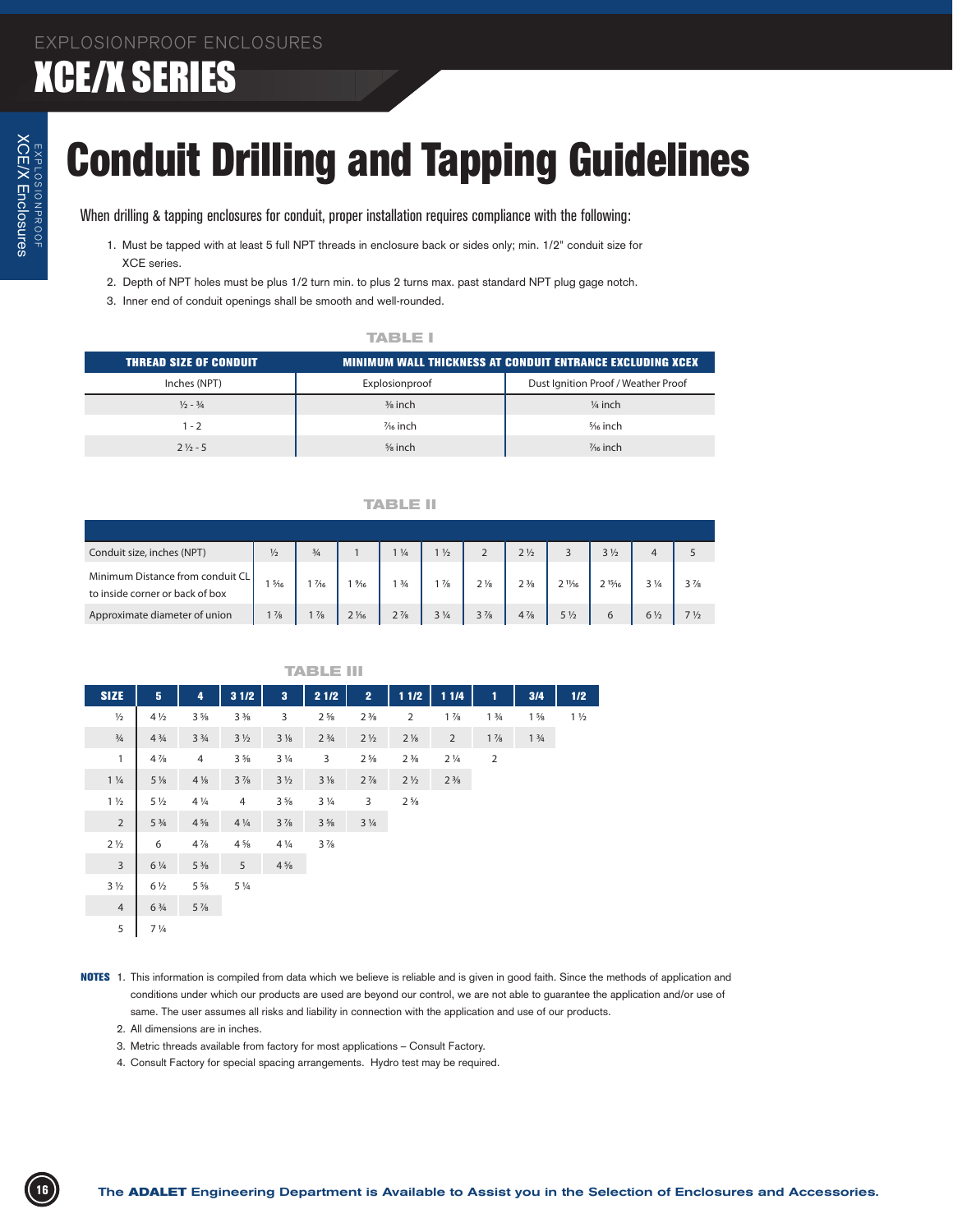### XCE/X SERIES

EXPLOSIONPROOF XCE/X Enclosures

## **Auxiliary Device Drilling & Tapping Guidelines**

Spacing For Auxiliary Devices Installed in Box Walls of Control Panel Enclosures Used in Hazardous Locations.

> When using an Auxiliary Device in the box wall of an enclosure used in hazardous locations, proper installation requires compliance with the following:

- 1. A minimum of (5) thread engagement, class 2 fit, required for group C & D applications. A minimum of (7) thread engagement, class 2 fit, required for group B applications.
- 2. Table I shows minimum box wall thickness for Auxiliary Device threads.

| <b>REQUIRED MINIMUM BOX WALL THICKNESS</b> |                                                                                         |                    |                                     |                |  |  |  |
|--------------------------------------------|-----------------------------------------------------------------------------------------|--------------------|-------------------------------------|----------------|--|--|--|
| Thread Size (In.)                          | $\Box$ Group C & D min. (5) thread engagement $\Box$ Group B min. (7) thread engagement |                    | <b>Typical Auxiliary Devices</b>    | Drill Dia.     |  |  |  |
| $\frac{1}{2}$ -14 NPSM                     | $\frac{3}{8}$ Inch                                                                      | $\frac{1}{2}$ Inch | XBO, XHPB, XHSS, Standard Operators | .747/.759      |  |  |  |
| 3/ <sub>4</sub> -14 NPSM                   | 3/8 Inch                                                                                | $1/2$ Inch         | XBO, XHPB, XHSS, Standard Operators | .958/.970      |  |  |  |
| 1 -11 ½ NPSM                               | $\frac{7}{6}$ Inch                                                                      | $5/8$ Inch         | <b>XCBH Large Handle Assembly</b>   | 1.201/1.211    |  |  |  |
| $\frac{3}{8}$ - 18 NPSM                    | $\frac{9}{32}$ Inch                                                                     | $13/32$ Inch       | <b>XCBH Small Handle Assembly</b>   | .603/.612      |  |  |  |
| $\frac{3}{8}$ – 16 UNC                     | $5/16$ Inch                                                                             | % Inch             | XMOB, XMOSS, Mini Operators         | $\frac{5}{16}$ |  |  |  |

#### **TABLE I**

3. If Auxiliary Device contains undercut in engaging threaded section, the minimum wall thickness shown in Table I must increase to maintain the minimum required thread engagement. (Fig. A)

(continued next page)



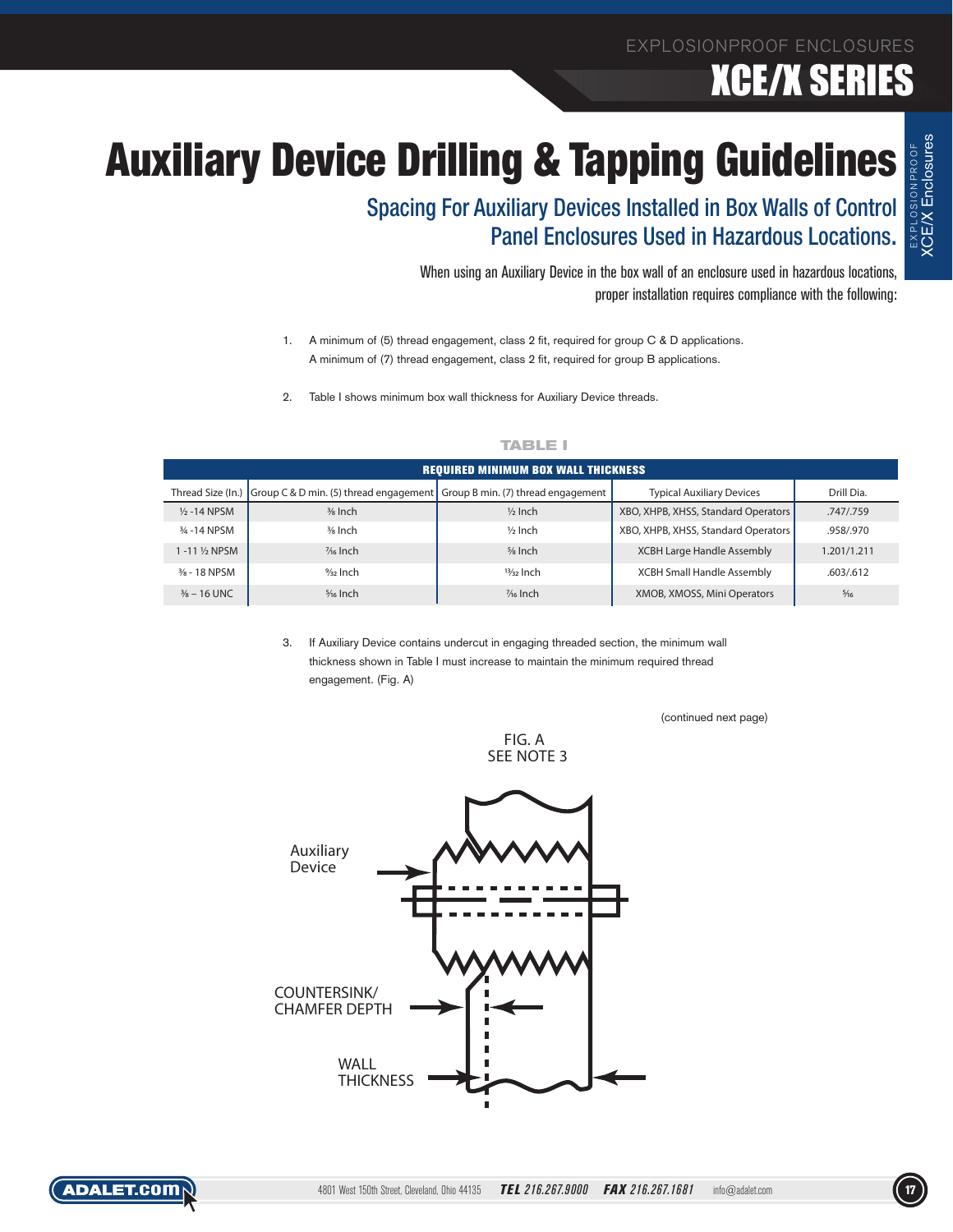## Auxiliary Device Drilling & Tapping Guidelines

| TABLE II                                                              |                |                 |                 |                 |        |  |  |  |
|-----------------------------------------------------------------------|----------------|-----------------|-----------------|-----------------|--------|--|--|--|
| <b>REQUIRED MINIMUM BOX WALL THICKNESS 3/8 - 16 UNC</b>               |                | <b>3/8 NPSM</b> | <b>1/2 NPSM</b> | <b>3/4 NPSM</b> | 1 NPSM |  |  |  |
| Minimum Distance from auxiliary<br>Device CL to corner of back of box | $1\frac{1}{2}$ | $1\frac{5}{8}$  | 13/4            | $1\frac{7}{8}$  |        |  |  |  |

|                                                                                         | 4. Table II provides the minimum distance an Auxiliary Device center can be placed from inside corner or back of box.<br><b>TABLE II</b>                                                                                                                                                                                                                                                                       |                                                                                                                                                                 |                                                                                                                                           |  |  |  |
|-----------------------------------------------------------------------------------------|----------------------------------------------------------------------------------------------------------------------------------------------------------------------------------------------------------------------------------------------------------------------------------------------------------------------------------------------------------------------------------------------------------------|-----------------------------------------------------------------------------------------------------------------------------------------------------------------|-------------------------------------------------------------------------------------------------------------------------------------------|--|--|--|
| <b>REQUIRED MINIMUM BOX WALL THICKNESS</b>                                              | 3/8 - 16 UNC<br><b>3/8 NPSM</b><br><b>1/2 NPSM</b>                                                                                                                                                                                                                                                                                                                                                             | <b>3/4 NPSM</b>                                                                                                                                                 | 1 NPSM                                                                                                                                    |  |  |  |
| Minimum Distance from auxiliary<br>Device CL to corner of back of box                   | $1\frac{1}{2}$<br>$1\frac{5}{8}$<br>$1 \frac{3}{4}$                                                                                                                                                                                                                                                                                                                                                            | $1\frac{7}{8}$                                                                                                                                                  | $\overline{2}$                                                                                                                            |  |  |  |
|                                                                                         |                                                                                                                                                                                                                                                                                                                                                                                                                |                                                                                                                                                                 |                                                                                                                                           |  |  |  |
|                                                                                         | 5. Table III shows minimum spacing between conduit and Auxiliary Device entrances.                                                                                                                                                                                                                                                                                                                             |                                                                                                                                                                 |                                                                                                                                           |  |  |  |
|                                                                                         | <b>TABLE III</b>                                                                                                                                                                                                                                                                                                                                                                                               |                                                                                                                                                                 |                                                                                                                                           |  |  |  |
| <b>AUXILIARY DEVICE THREAD (In.)</b><br>$\frac{3}{8}$<br>$\frac{1}{2}$<br>$\frac{3}{4}$ | $3-1/2$ 3 2-1/2 2 1-1/2 1-1/4 1<br>$5 -$<br>$\overline{4}$<br>$4\frac{1}{2}$<br>$3\frac{5}{8}$<br>$3\frac{3}{8}$<br>$2\frac{5}{8}$<br>$2\frac{3}{8}$<br>$\overline{\mathbf{3}}$<br>$4\frac{5}{8}$<br>$3\frac{3}{4}$<br>$2 \frac{3}{4}$<br>$2\frac{1}{2}$<br>$3\frac{1}{2}$<br>$3\frac{1}{8}$<br>$4 \frac{3}{4}$<br>$2\frac{7}{8}$<br>$2\frac{5}{8}$<br>4<br>$3\frac{5}{8}$<br>$3\frac{1}{4}$<br>$4\frac{1}{4}$ | $1 \frac{3}{4}$<br>$1\frac{7}{8}$<br>$\overline{2}$<br>$2\frac{1}{8}$<br>$\overline{2}$<br>$2\frac{1}{4}$<br>$2\frac{3}{8}$<br>$2\frac{1}{4}$<br>$2\frac{1}{8}$ | 3/4<br>1/2<br>$1\frac{5}{8}$<br>$1\frac{1}{2}$<br>$1\frac{7}{8}$<br>$1 \frac{3}{4}$<br>$\overline{2}$<br>$1\frac{7}{8}$<br>$2\frac{1}{8}$ |  |  |  |
| $\overline{1}$                                                                          | 5 <sup>5</sup><br>$3\frac{7}{8}$<br>$3\frac{1}{2}$<br>2 <sup>3</sup> / <sub>4</sub><br>$\overline{3}$                                                                                                                                                                                                                                                                                                          | $2\frac{1}{4}$<br>$2\frac{1}{2}$<br>$2\frac{3}{8}$                                                                                                              | $\overline{2}$                                                                                                                            |  |  |  |
|                                                                                         |                                                                                                                                                                                                                                                                                                                                                                                                                |                                                                                                                                                                 |                                                                                                                                           |  |  |  |
|                                                                                         |                                                                                                                                                                                                                                                                                                                                                                                                                |                                                                                                                                                                 |                                                                                                                                           |  |  |  |
|                                                                                         |                                                                                                                                                                                                                                                                                                                                                                                                                |                                                                                                                                                                 |                                                                                                                                           |  |  |  |
|                                                                                         |                                                                                                                                                                                                                                                                                                                                                                                                                |                                                                                                                                                                 |                                                                                                                                           |  |  |  |
|                                                                                         |                                                                                                                                                                                                                                                                                                                                                                                                                |                                                                                                                                                                 |                                                                                                                                           |  |  |  |
|                                                                                         |                                                                                                                                                                                                                                                                                                                                                                                                                |                                                                                                                                                                 |                                                                                                                                           |  |  |  |
|                                                                                         |                                                                                                                                                                                                                                                                                                                                                                                                                |                                                                                                                                                                 |                                                                                                                                           |  |  |  |
|                                                                                         |                                                                                                                                                                                                                                                                                                                                                                                                                |                                                                                                                                                                 |                                                                                                                                           |  |  |  |
|                                                                                         |                                                                                                                                                                                                                                                                                                                                                                                                                |                                                                                                                                                                 |                                                                                                                                           |  |  |  |
|                                                                                         |                                                                                                                                                                                                                                                                                                                                                                                                                |                                                                                                                                                                 |                                                                                                                                           |  |  |  |
|                                                                                         |                                                                                                                                                                                                                                                                                                                                                                                                                |                                                                                                                                                                 |                                                                                                                                           |  |  |  |
|                                                                                         |                                                                                                                                                                                                                                                                                                                                                                                                                |                                                                                                                                                                 |                                                                                                                                           |  |  |  |
|                                                                                         |                                                                                                                                                                                                                                                                                                                                                                                                                |                                                                                                                                                                 |                                                                                                                                           |  |  |  |
|                                                                                         |                                                                                                                                                                                                                                                                                                                                                                                                                |                                                                                                                                                                 |                                                                                                                                           |  |  |  |
|                                                                                         |                                                                                                                                                                                                                                                                                                                                                                                                                |                                                                                                                                                                 |                                                                                                                                           |  |  |  |
|                                                                                         |                                                                                                                                                                                                                                                                                                                                                                                                                |                                                                                                                                                                 |                                                                                                                                           |  |  |  |